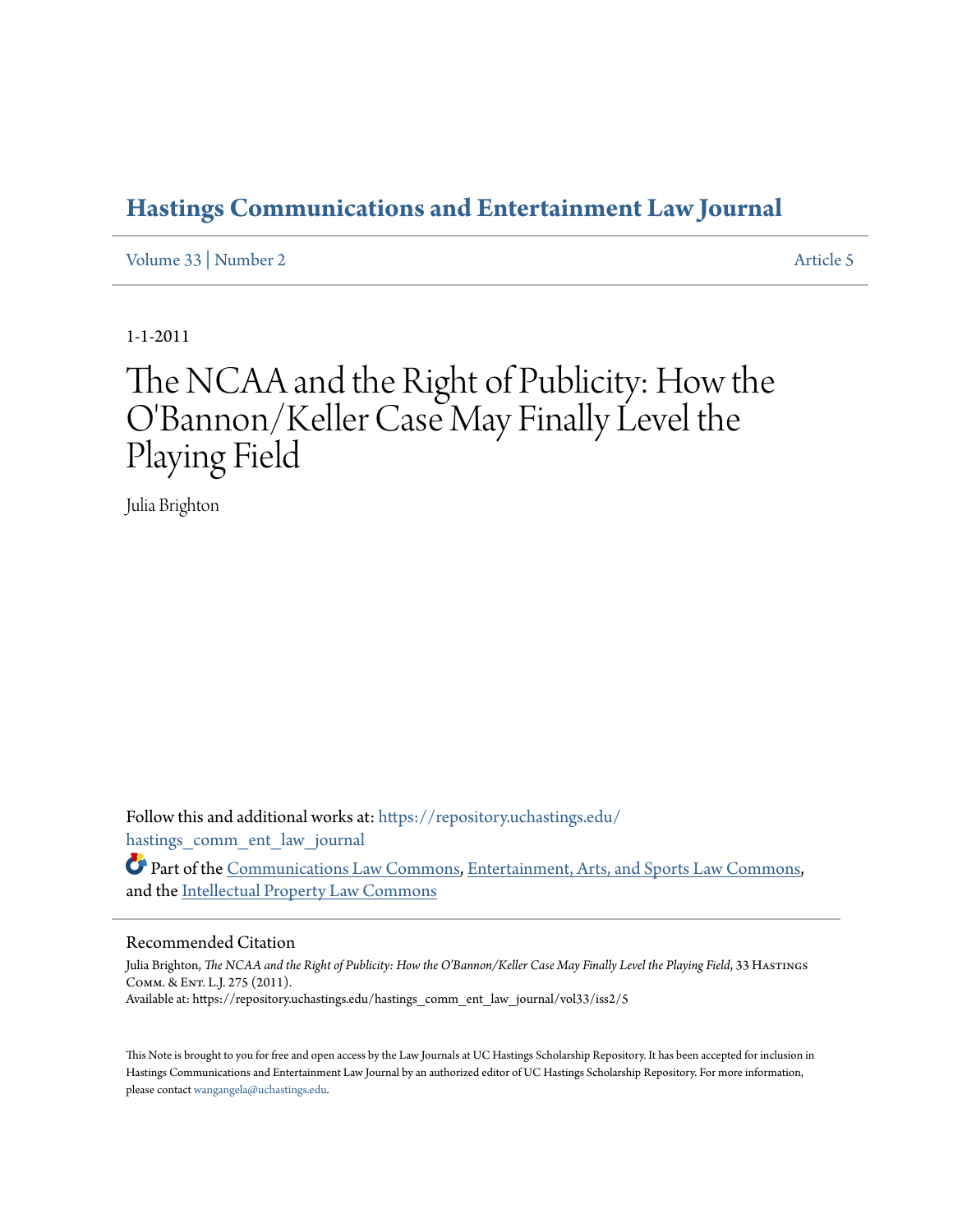# **The NCAA and the Right of Publicity: How the O'Bannon/Keller Case May Finally Level the Playing Field**

#### *by*

**JULIA** BRIGHTON

| Ι. |                                                                          | .275 |
|----|--------------------------------------------------------------------------|------|
| H. |                                                                          | .276 |
|    |                                                                          | .276 |
|    |                                                                          |      |
|    |                                                                          |      |
|    |                                                                          |      |
|    |                                                                          | .283 |
|    |                                                                          | .283 |
|    | B. Proposed Solutions Based on College Athletes as 'Employees' 286       |      |
|    |                                                                          |      |
|    | A. The USOC Provides a Workable Model for a Trust System for Current and |      |
|    |                                                                          | .289 |
|    |                                                                          |      |
|    |                                                                          |      |

## **I. Introduction**

The National Collegiate Athletic Association **("NCAA")** and its licensing affiliate, The Collegiate Licensing Company **("CLC"),** license the names and likenesses of college athletes and reap large profits from them. Under the NCAA's bylaws, college athletes must remain "amateurs," and as such, are barred from controlling use of their likenesses in the media and from profiting from their participation in collegiate sports. The ban on profiting from participation in college sports applies in perpetuity. The **NCAA** and **CLC** are now defendants in a number of putative class-action lawsuits

**<sup>\*</sup>** University of California, Hastings College of the Law, **J.D.** Candidate 2011. University of California, Los Angeles, B.A. English Literature and Communication Studies. **I** would like to thank Professor Jo Carrillo for her guidance and support, the editors of Hastings Comm/Ent for their hard work, and my family and friends for their encouragement and never-ending enthusiasm for the topic of college basketball.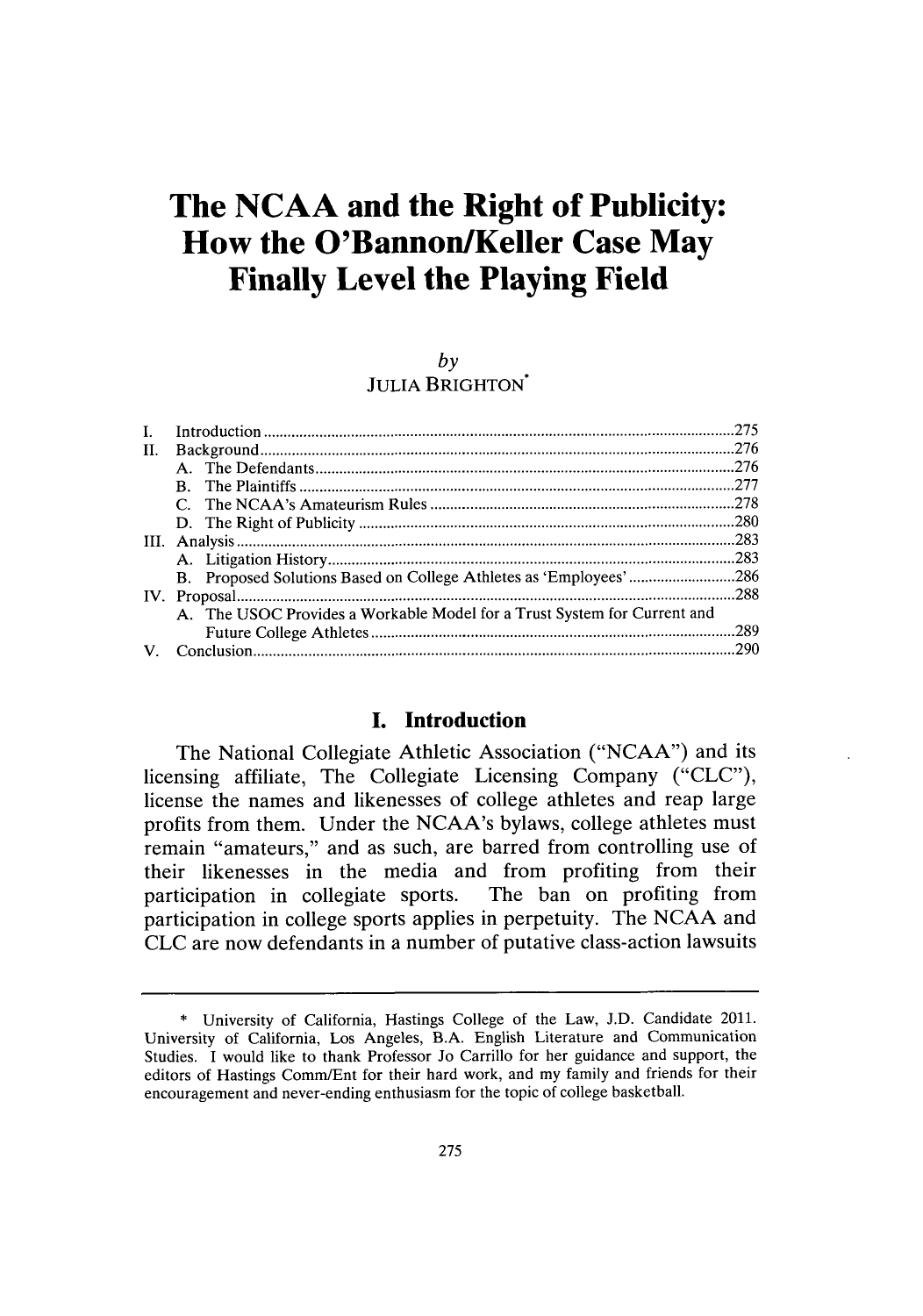brought **by** former college athletes alleging antitrust and Lanham Act violations in connection with the NCAA's licensing of their names and likenesses for video games, championship game DVDs and other merchandise.

Some of these cases have been consolidated in the **U.S.** District Court for the Northern District of California, including the two this Note will focus on: *O'Bannon v. NCAA and Keller v. Electronic Arts.* **Ed** O'Bannon was a star player for UCLA's basketball team, and his case focuses on NCAA/CLC's sale and distribution of commemorative DVDs containing footage of UCLA's **1995** championship win. Sam Keller, a former quarterback for the University of Nebraska, challenges NCAA/CLC's authorization of players' likenesses used in NCAA-licensed football and basketball games manufactured **by** Electronic Arts **("EA").**

The **NCAA** has unfairly profited at the expense of college athletes, and the court should fashion relief for the class of plaintiffs to address the unjust enrichment. The **NCAA** should remedy the situation **by** creating a system of trusts into which profit-sharing payments could be deposited for college athletes while they are still subject to the rules of amateurism.

## **II. Background**

#### **A. The Defendants**

The **NCAA** is an unincorporated association that describes itself as "the organization through which the colleges and universities of the nation speak and act on athletics matters at the national level."' It is a "voluntary association of more than **1,000** institutions, conferences and organizations."2 The **NCAA** was founded in **1906** (as the Intercollegiate Athletic Association of the United States) to regulate collegiate football and to address growing safety concerns on behalf of student athletes.<sup>3</sup> The name of the association was changed<br>in 1910 to reflect its national character.<sup>4</sup> Today, the NCAA in 1910 to reflect its national character.<sup>4</sup> encompasses approximately **1,315** member institutions and governs a

**<sup>1.</sup>** Class Action Complaint at **3,** O'Bannon v. **N.C.A.A.,** No. **CV-09 3329 (N.D.** Cal. July **29, 2009)** [hereinafter "O'Bannon Complaint"].

*<sup>2.</sup> Id.*

**<sup>3.</sup>** Laura Freedman, Note, *Pay or Play? The Jeremy Bloom Decision and NCAA Amateurism Rules,* **13 FORDHAM INTELL. PROP. MEDIA & ENT. L.J. 673, 674-75 (2003).**

*<sup>4.</sup> Id.*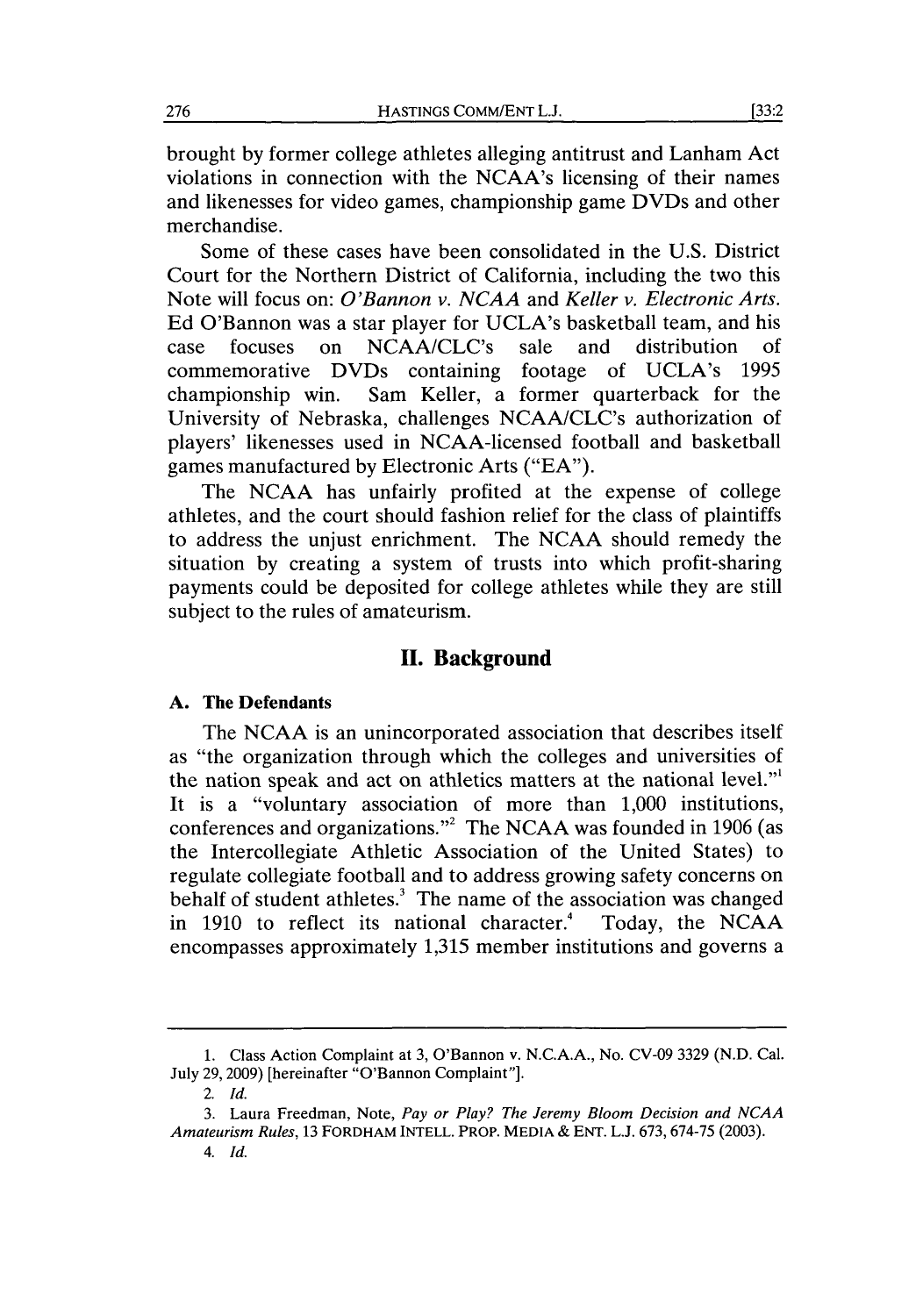full range of collegiate sports for men and women.' Its purposes have greatly expanded from merely regulating the safety of college football.' The NCAA's current objectives are to "[p]romote studentathletes and college sports through public awareness; protect studentathletes through standards of fairness and integrity; prepare studentathletes for lifetime leadership; [and p]rovide student-athletes and college sports with the funding to help meet these goals."'

**CLC** is a for-profit corporation and a division of **IMG** Worldwide, Inc. ("IMG"), a global entertainment and marketing corporation.<sup>8</sup> **CLC** is the "official licensing representative" for the **NCAA,** and "manag[es] the licensing rights for nearly 200 leading institutions that represent more than **\$3** billion in retail sales and more than *75%* share of the college licensing market."' CLC's website states that the market for collegiate licensed merchandise is an estimated \$4 billion per year.<sup>10</sup>

**EA** is a publicly-traded corporation that "develops, publishes, and distributes interactive software worldwide for video game systems, personal computers, cellular handsets and the Internet."" In the **2008** fiscal year, **EA** reported \$3.67 billion in revenues.<sup>12</sup> The NCAA has entered into license agreements with **EA** that authorize the use of likenesses of student-athletes in video games produced **by EA.13 EA** produces the **NCAA** Football, **NCAA** Basketball, and **NCAA** March Madness franchises, which include video games that simulate matches between **NCAA** member schools. <sup>4</sup>

## B. **The Plaintiffs**

**Ed** O'Bannon played basketball as a student at the University of California, Los Angeles **("UCLA")** from **1991** to *1995."* In the 1994- *95* season, O'Bannon led his team to a national championship and

- *6.* Freedman, *supra* note **3,** at **675.**
- *7. Id.* at **675-76.**
- **8.** *See* O'Bannon Complaint, *supra* note **1,** at **3.**
- *9. Id.* at 14.
- **10.** *Id.* at **3.**
- **11.** *Id.* at 14.
- 12. *Id.*
- **13.** *Id.*

*<sup>5.</sup> Composition & Sport Sponsorship of the NCAA,* **NCAA,** http://ncaa.org/ wps/portal/ncaahome?WCM\_GLOBAL\_CONTEXT=/ncaa/NCAA/About%20T he%20NCAA/Membership/membership\_breakdown.html (last visited Jan. 16, 2011).

**<sup>14.</sup>** Class Action Complaint at **3,** Keller v. Elec. Arts, No. **CV-09 1967 (N.D.** Cal. May **5, 2009) [hereinafter "Keller Complaint"].**

*<sup>15.</sup> See* O'Bannon Complaint, *supra* note **1,** at **10.**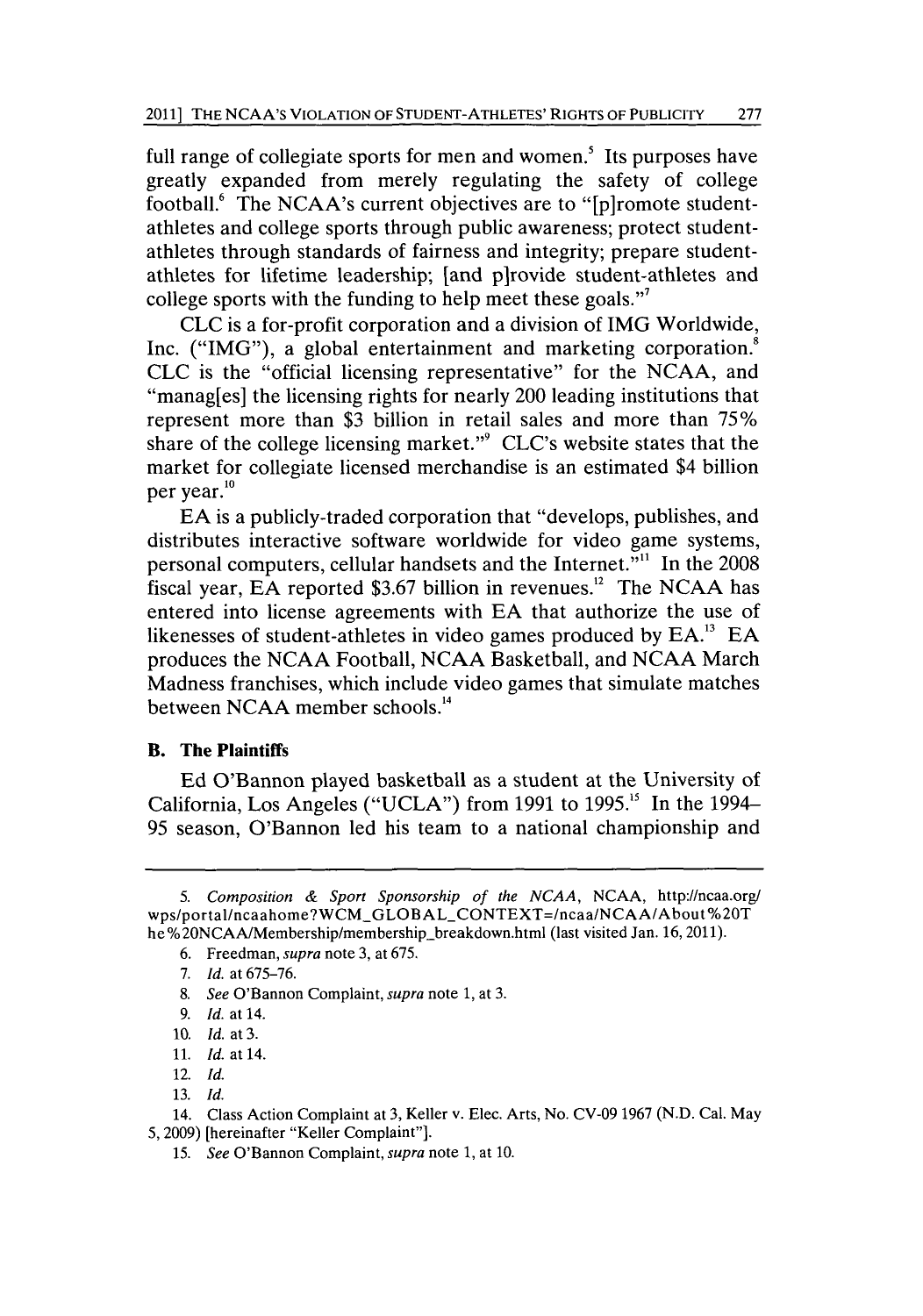received the John R. Wooden award as the nation's best men's basketball player for that season, as well as the postseason tournament Most Outstanding Player Award from the Associated Press.<sup>16</sup> He complied with the NCAA's regulations while a studentathlete at **UCLA,** and now alleges that his image is being offered for sale and/or use **by** the **NCAA** without his consent and without compensation." O'Bannon specifically cites the NCAA's sale of championship game DVDs through its website, which features an advertising copy containing O'Bannon's name and image, identifying him as the Most Outstanding Player of the **1995** postseason tournament. $18$ 

Sam Keller played football for Arizona State University **("ASU")** and the University of Nebraska ("Nebraska") from **2003** to **2007."'** Keller alleges that the **NCAA** conspired with **EA** to license use of his name and likeness in various videogames without his consent and without compensating him, and points to the similarities between his physical appearance and jersey numbers in reality and within the **EA** games. 20 To highlight the injustice of the NCAA's collegiate licensing deal with **EA,** Keller notes in his complaint that **EA** paid the **NFL** Players' Union, through its licensing arm, nearly **\$35** million per year for similar usage of professional players' names and likenesses in its video games. $^{21}$ 

There are two plaintiff classes that O'Bannon and Keller seek to represent: The Damages Class and the Declaratory and Injunctive Relief Class. The "Damages Class" consists of former college athletes who are no longer subject to the NCAA's amateurism regulations, and the "Declaratory and Injunctive Relief Class" includes both former and current student-athletes.<sup>22</sup>

### **C.** The NCAA's Amateurism Rules

The NCAA's Constitution and Bylaws constitute a contract between the NCAA and member universities, $2<sup>3</sup>$  and the studentathletes who play for these universities are third-party beneficiaries of

**<sup>16.</sup>** *Id.*

**<sup>17.</sup>** *Id.*

**<sup>18.</sup>** *Id.* at **10-11.**

**<sup>19.</sup>** *Id.* at **11.**

<sup>20.</sup> Keller Complaint, supra note 14, at **11-13.**

<sup>21.</sup> *Id.* at **10.**

<sup>22.</sup> *See* O'Bannon Complaint, *supra note* **1,** at **15-16.**

**<sup>23.</sup>** Freedman, *supra* note **3,** at **688.**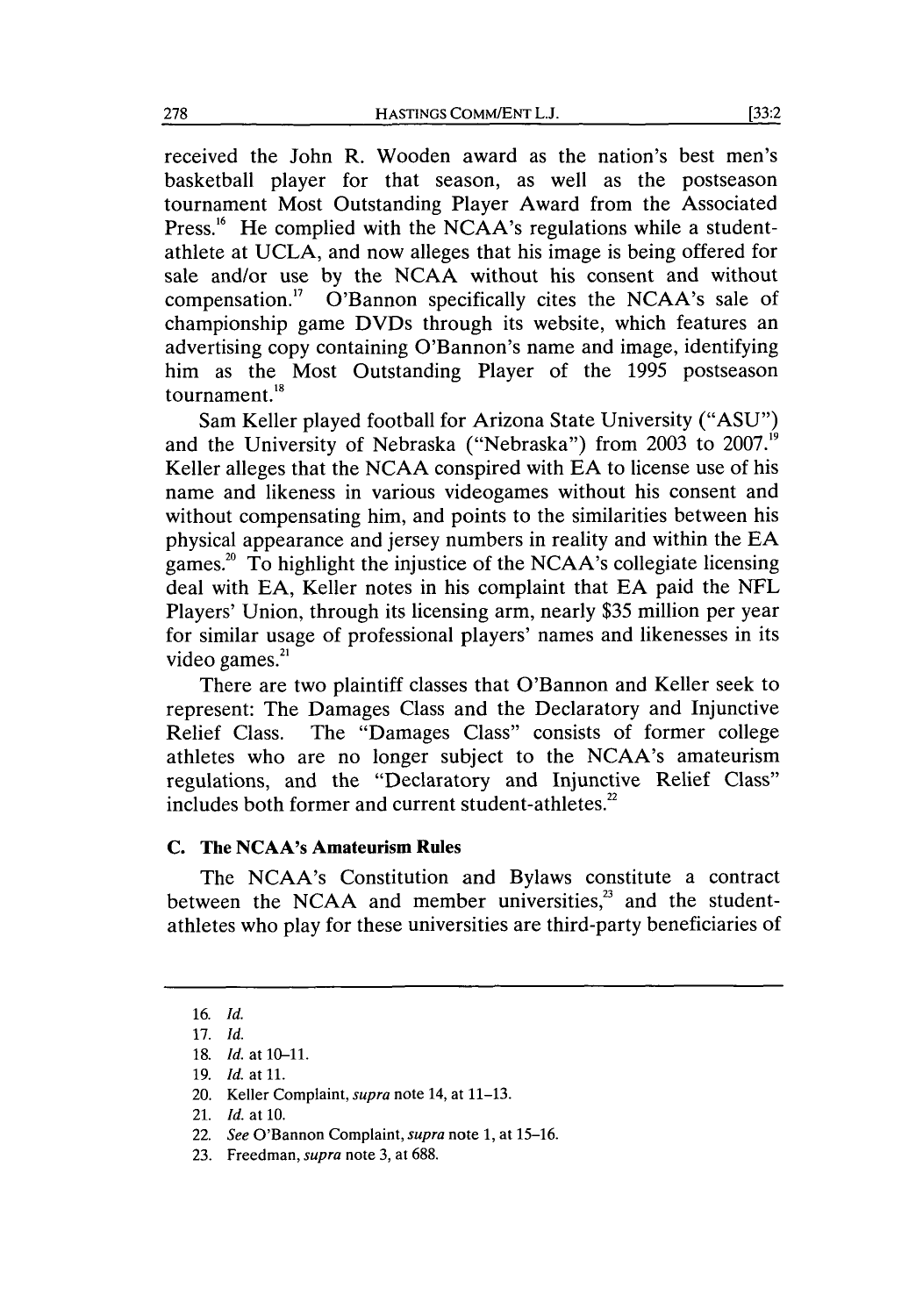this contract.<sup>24</sup> Bylaw 12 establishes that only amateur athletes are allowed to participate in athletics sanctioned **by** the **NCAA,** and it outlines a number of different ways in which athletes may lose their amateur status by accepting compensation.<sup>25</sup> Generally, under Bylaw 12, student-athletes may not commercially exploit their own names and likenesses for profit as that is a direct violation of the amateurism regulations.26

While the student-athletes are themselves prohibited from profiting in such a way, Article **12.5.1.1** of the Bylaws (the "Institutional, Charitable, or Nonprofit Promotions" section) appears to allow schools and conferences to commercially exploit the names and likenesses of the student-athletes, as long as all monies derived go to the member institution.27 The language of Article **12.5.1.1** states:

**12.5.1.1.1** Promotions Involving **NCAA** Championships, Events, Activities or Programs. The **NCAA** [or a third party acting on behalf of the **NCAA** (e.g., host institution, conference, local organizing committee)] may use the name or picture of an enrolled student-athlete to generally promote **NCAA** championships or other **NCAA** events, activities or programs. *(Adopted: 8/7/03)*

O'Bannon and Keller allege that the **NCAA** uses this ambiguous language to justify its licensing of student-athletes' (and former student-athletes') names and likenesses for profit while not sharing this profit with the athletes, as that would then violate the general prohibition under Bylaw 12.<sup>29</sup> While the language of Bylaw 12 allows use of names and likenesses of persons (including athletes) affiliated with a university for limited promotional reasons, O'Bannon and Keller allege that the **NCAA** has distorted this language to enter into profitable and illegal licensing agreements."

In order to maintain eligibility, student-athletes are also required by the NCAA to sign "Form 08-3a" each year.<sup>31</sup> Form 08-3a purports

<sup>24.</sup> *Id. at* **689.**

*<sup>25.</sup> NCAA Division I Manual art. 12,* **NCAA, 61-76 (2009-2010),** http://www.ncaa publications.com/Uploads/PDF/D1\_Manual9d74a0b2-d10d-4587-8902-b0c781e128ae.pdf (setting forth the bylaws concerning amateurism).

**<sup>26.</sup>** *Id.* at 74.

**<sup>27.</sup>** Freedman, *supra* note **3,** at **689.**

**<sup>28.</sup>** *NCAA Division I Manual, supra* note **25.**

**<sup>29.</sup>** *See* O'Bannon Complaint, *supra* note **1,** at **5.**

**<sup>30.</sup>** *See generally* O'Bannon Complaint, *supra* note **1;** Keller Complaint, *supra* note 14.

**<sup>31.</sup>** Freedman, *supra* note **3,** at **689.**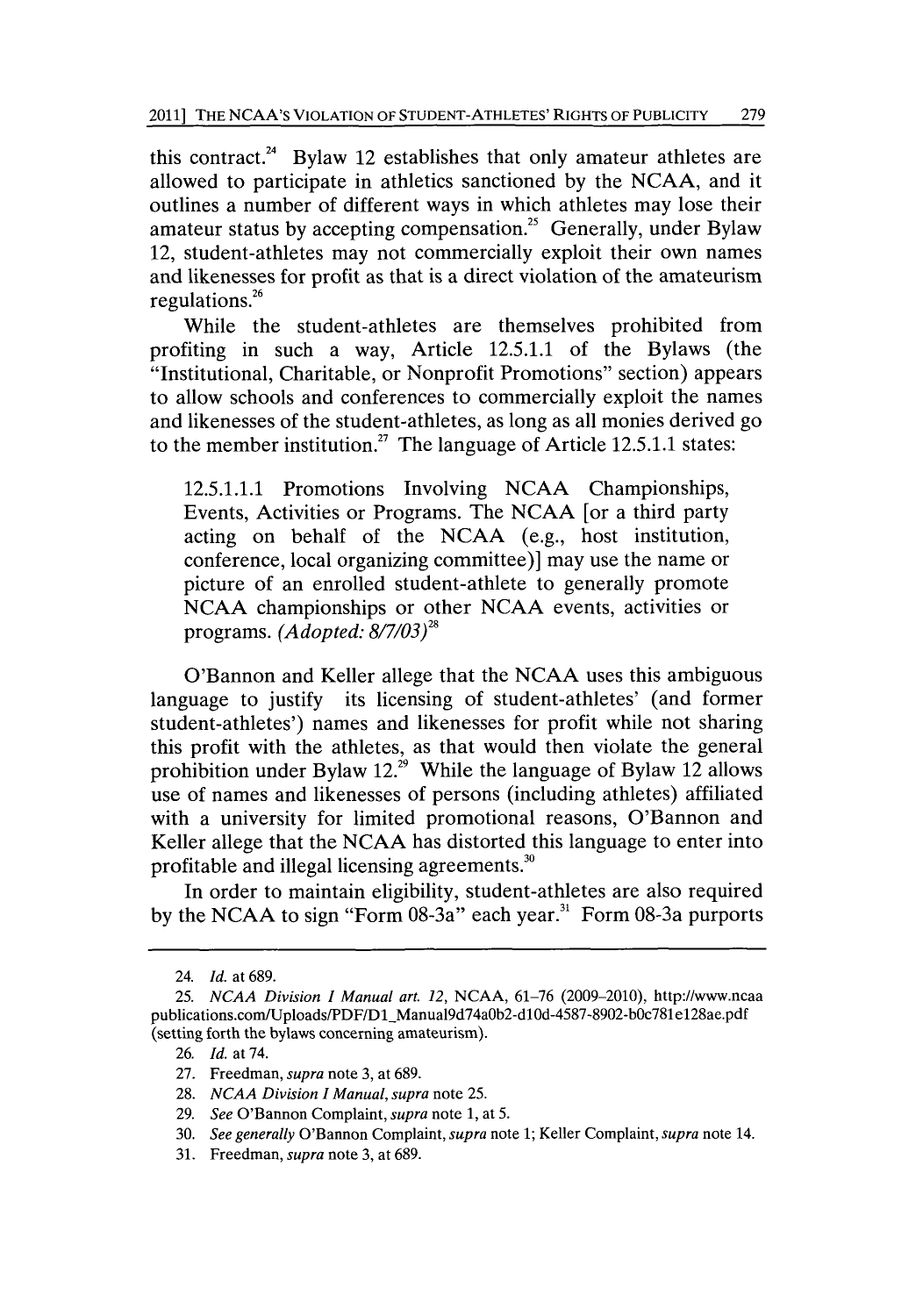to require the student-athletes to relinquish all rights in perpetuity to commercial use of their images, both while they are playing for member universities and after graduation, $3^2$  when they are presumably no longer subject to the NCAA's amateurism regulations. O'Bannon and Keller allege that Form 08-3a does not act as a relinquishment in perpetuity, but only acts as a release form for the period of eligibility that it covers.<sup>33</sup> Thus, the plaintiffs allege that the **NCAA** and its member institutions have conspired to act as if these forms constitute perpetual licenses, and have based licensing agreements (such as those with **CLC** and **EA)** on these "perpetual licenses," creating a group boycott or refusal to deal.<sup>34</sup>

#### **D. The Right of Publicity**

Federal courts have found a common law property right in an individual's right to publicity, which amounts to the inverse of the right to privacy.<sup>35</sup> The right to one's identity has commercial value apart from concerns about privacy.<sup>36</sup> While much of the litigation concerning the right of publicity arises under the Lanham Act and the "likelihood of confusion" analysis, the right to publicity has also been recognized as a separate and distinct property right that may be defended regardless of whether or not confusion about the source is likely to result.<sup>37</sup>

Some believe that if profit is to be made from use or licensing of a name, likeness, or other distinguishing personal characteristic, the owner of the characteristic ought to have the right to those profits.<sup>38</sup> The perverse result of the NCAA's amateurism guidelines, specifically the loophole under "Institutional, Charitable, or Nonprofit Promotions" (Article **12.5.1.1),** is that it takes that right away from the student-athletes and gives it entirely to the universities.<sup>39</sup>

The **NCAA** has acknowledged that student-athletes possess a right of publicity and that neither the **NCAA** nor its member

**<sup>32.</sup>** *Id.*

**<sup>33.</sup>** *Id. at* **5-6.**

*<sup>34.</sup> Id.*

*<sup>35.</sup> See* Haelan v. Topps Chewing Gum, 202 **F.2d 866, 868 (2d** Cir. **1953);** *see also* Zacchini v. Scripps-Howard Broad. Co., 433 **U.S. 562, 575** (1977)(recognizing a right of publicity cause of action and liability when defendant profited from violating it).

*<sup>36.</sup> Haelan,* 202 **F.2d** at **868.**

**<sup>37.</sup>** *Id.*

**<sup>38.</sup>** *Id.*

*<sup>39.</sup> See Freedman, supra* note **3,** at **693.**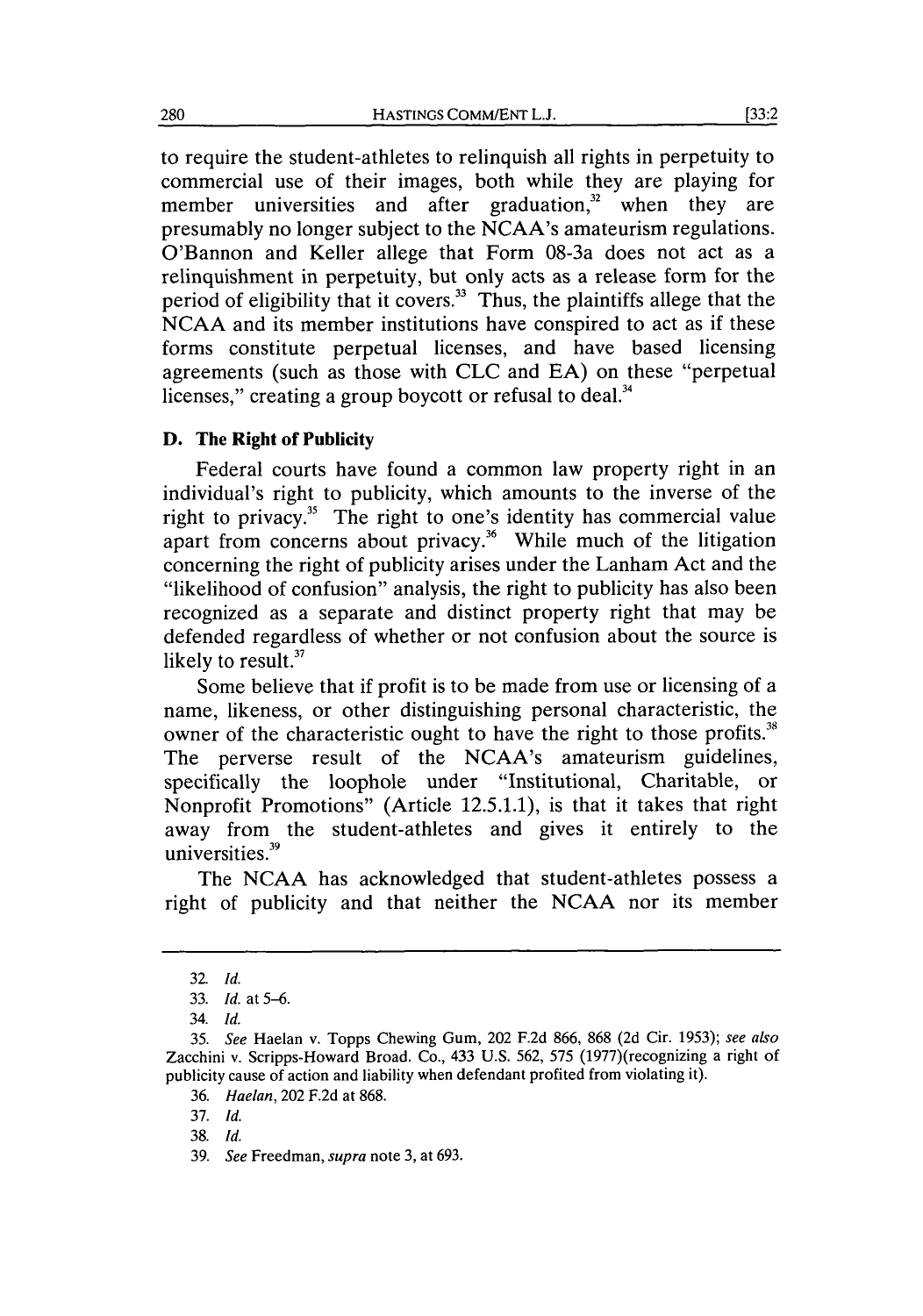institutions own this right.<sup>40</sup> In September 2008, NCAA President Myles Brand stated that the **NCAA** would not sue its business partner, the **CBS** television network, over the use of college player information in a fantasy sports game:

The stake in the ground is the right to control publicity **by** athletes of their names, likenesses and identification. Indeed, courts might very well find that student-athletes should be held apart from professional athletes in this application. The benefit that naturally comes with the publicity of names and statistics for professionals is critical enough that those athletes assign their rights to organizations to manage. But in the case of intercollegiate athletics, the right of publicity is held **by** the student-athletes, not the **NCAA.** We would find it difficult to bring suit over the abuse of a right we don't own.<sup>41</sup>

The Restatement (Third) of Unfair Competition defines a violation of the right of publicity as a wrongful appropriation of "the commercial value of a person's identity **by** using without consent the person's name, likeness, or other indicia of identity for purposes of trade. **. . ."42** The "other indicia of identity" language is important in cases such as O'Bannon's and Keller's because the plaintiffs will not need to show that their names or likenesses were used without their permission.43 Rather, they will only need to meet the lower bar of showing that indicia of their identities has been misappropriated **by** the **NCAA." NCAA** member schools, and the **NCAA** itself, have long engaged in the kind of hair-splitting that this inclusive rule is designed to discourage.45

For example, there is a common practice among **NCAA** member schools of selling numbered replica jerseys of their star players in campus bookstores and online. $^{46}$  These are not only retired jersey numbers, but also the active numbers currently being used **by** players

**46.** *Id.*

*<sup>40.</sup> See* O'Bannon Complaint, *supra* note **1,** at **7.**

*<sup>41.</sup> Id.*

**<sup>42.</sup> RESTATEMENT (THIRD) OF UNFAIR COMPETITION §** 46 **(1995).**

**<sup>43.</sup> Anastasios Kaburakis, et al.,** *NCAA Student-Athletes' Rights of Publicity, EA Sports and the Video Game Industry: The Keller Forecast,* **27 ENT. & SPORTS LAW. 1, 21 (2009).**

**<sup>44.</sup>** *Id.*

**<sup>45.</sup> Sean Hanlon and Ray Yasser,** *'J.J. Morrison' And His Right of Publicity Lawsuit Against the NCAA,* **15 VILL. SPORTS & ENT. L.J. 241, 267 (2008).**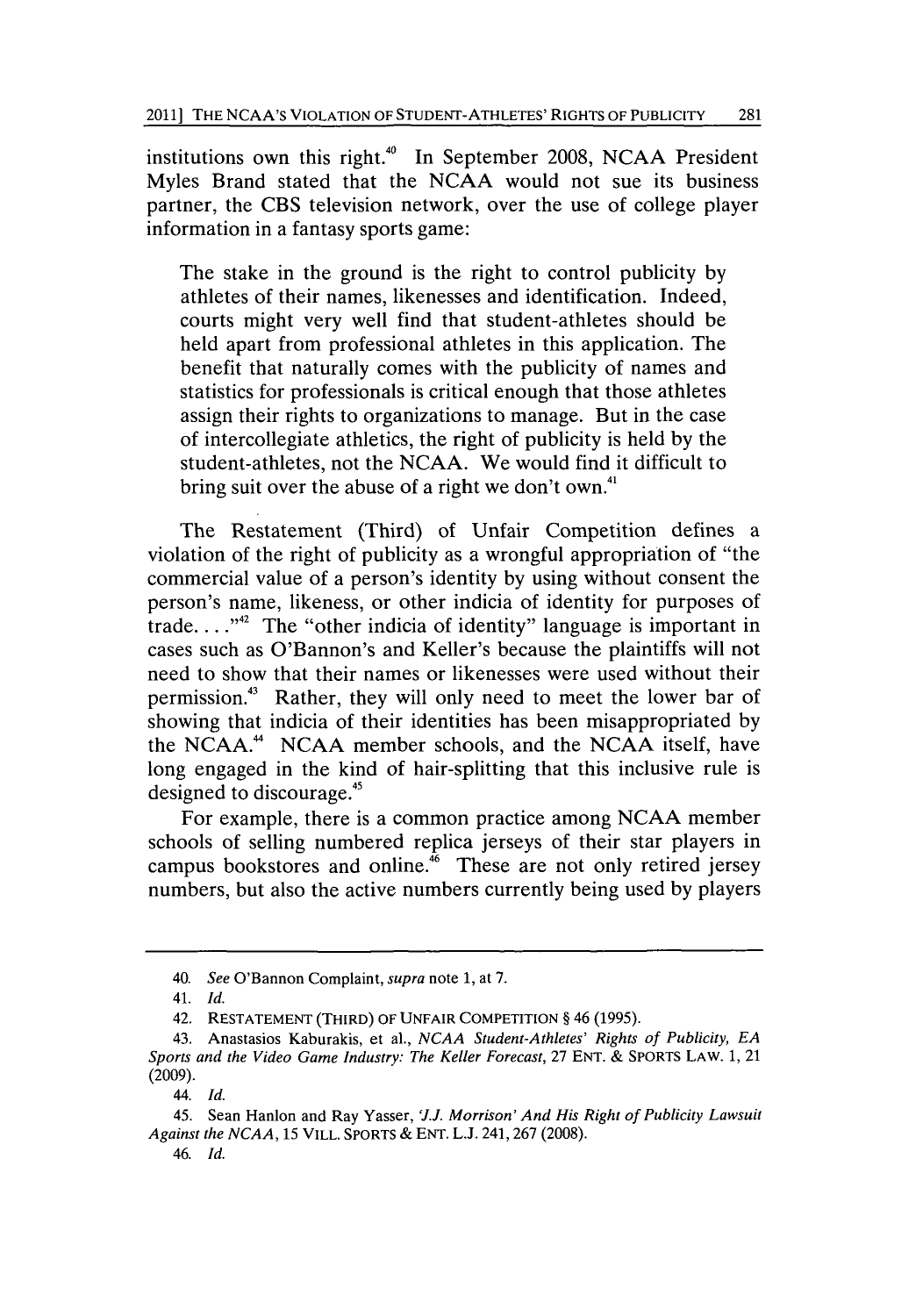on **NCAA** teams.47 The **NCAA** prohibits the selling of jerseys with the players' names on them, as that would violate the prohibition against using players' names or likenesses to promote commercial ventures.<sup>48</sup> However, it turns a blind eye to those featuring only numbers, even though it has been recognized that the numbers correspond to those stars' unique identities<sup>49</sup> and are a "meaningful substitute for their names." $50$ 

Similarly, in many of the **EA** video games, players are identified only **by** their jersey numbers, which should be enough "indicia of identity" to support a right of publicity claim, especially given the additional factors that identify these characters as specific real-life athletes. Keller's complaint cites the very obvious attempt **by EA** to recreate the physical likenesses of athletes in its games, which it achieves with near photographic realism:

Electronic Arts seeks to replicate each school's entire team. With rare exception, virtually every real-life Division **I** football or basketball player has a corresponding player in Electronic Arts' games with the same jersey number, and virtually identical height, weight, build and home state. In addition, Electronic Arts matches the player's skin tone, hair color, and often even a player's hair style **. . ."**

In other words, just as in its acceptance of the practice of selling numbered jerseys, the **NCAA** has allowed **EA** to appropriate every element of identification of these athletes apart from their actual names. In the Ninth Circuit, where O'Bannon and Keller's cases have been filed, other right of publicity cases have been decided in favor of plaintiffs based only on this type of indicia, sometimes based on even less obvious appropriation.<sup>52</sup>

**51.** *See* Keller Complaint, *supra* note 14, at 4.

*<sup>47.</sup>* Marcia Chambers, *Sales of College Stars' Jerseys Raise Ethical Concerns, N.Y.* TIMES, Mar. **31,** 2004, at **D1.**

<sup>48.</sup> *Id.*

<sup>49.</sup> *See* O'Bannon Complaint, *supra note* **1,** at **57.**

*<sup>50.</sup>* Chambers, *supra* note 47.

**<sup>52.</sup>** *See* White v. Samsung Elecs. Am. Inc., **989 F.2d 1512, 1515** (9th Cir. **1993)** (expanding the right of publicity to include representation that only "suggested" the plaintiff through characteristic dress and behavior, even though name and likeness was not used); and Motschenbacher v. R.J. Reynolds, 498 **F.2d 821, 827** (9th Cir. 1974) (holding that the impossibility of recognizing a racecar driver's face did not preclude a finding that his identity had been misappropriated because distinctive markings on his car made him readily identifiable).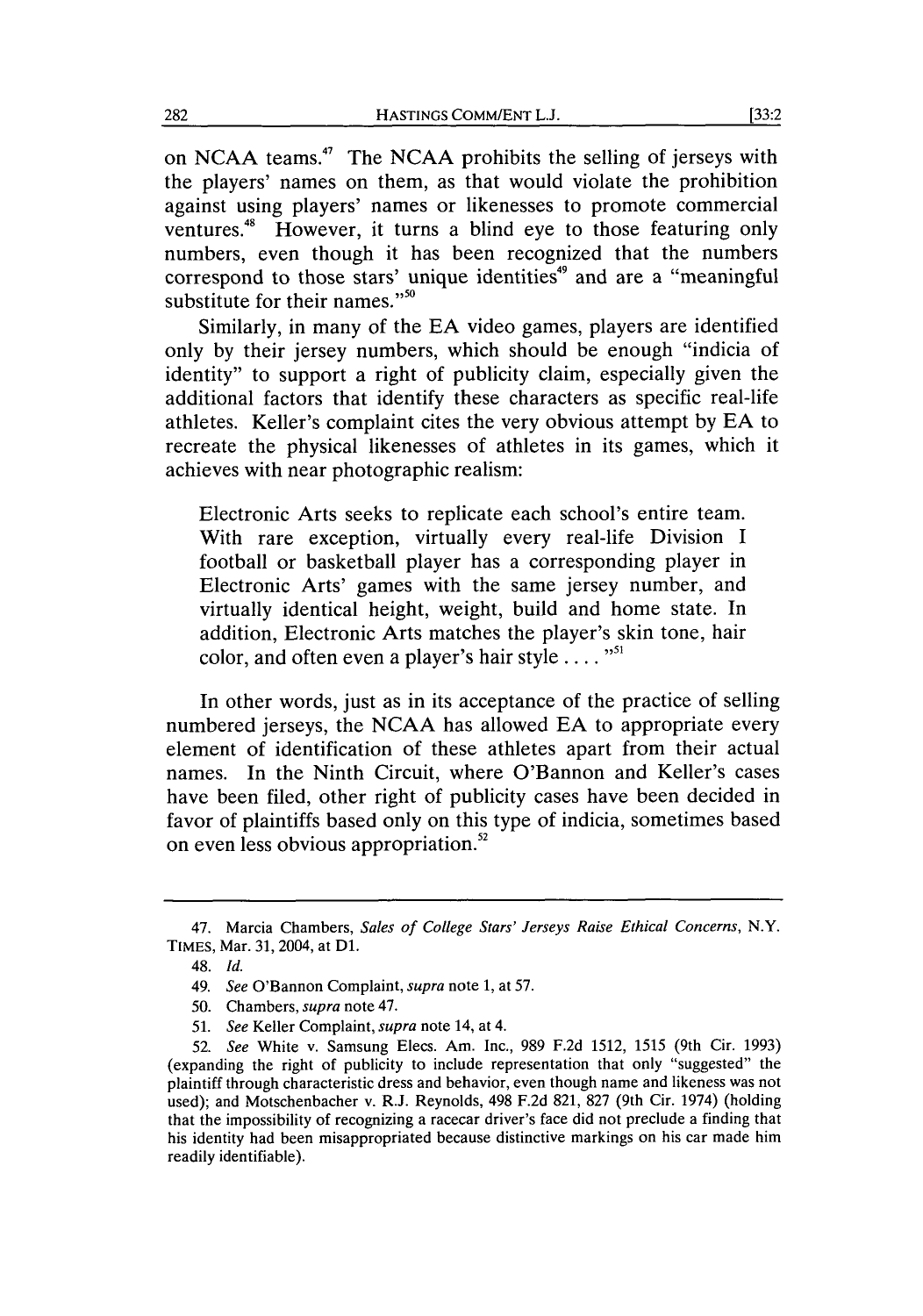#### **III. Analysis**

#### **A. Litigation History**

**The NCAA has** been a defendant in a number of lawsuits brought **by** current and former student-athletes, some of which have involved challenges to the amateurism guidelines.<sup>53</sup> A notable recent case involved Jeremy Bloom, a University of Colorado ("Colorado") quarterback who sought to maintain endorsement deals connected with his non-NCAA-governed Olympic and professional skiing career.<sup>54</sup> Bloom's skiing career predated his enrollment at Colorado and was not subject to the amateurism conditions of his relationship with the school vis-à-vis football.<sup>55</sup> Bloom declined the scholarship Colorado offered him for playing football, and wanted only to continue skiing in the off-season and to collect his endorsements to pay for continued ski training.<sup>56</sup> The NCAA denied his request for a waiver, even though waivers are routinely granted to other studentathletes who play professional sports in their off-seasons.<sup>57</sup> This is because waivers are available only for student-athletes who draw traditional salaries in the off-season.<sup>58</sup> Because skiers are paid through endorsements, the **NCAA** deemed Bloom's payments violated the precise language of its bylaws, and Bloom was disallowed from collecting his endorsements.<sup>59</sup> This case highlights the strict way in which the amateurism guidelines are generally interpreted.

Although the Bloom ruling was appealed to the district court, the **NCAA** generally settles cases in which it is a defendant **by** paying large amounts of money to plaintiffs.<sup>60</sup> In doing so, the NCAA has

*<sup>53.</sup> See, e.g.* Gaines v. Nat'l Collegiate Athletic Ass'n, 746 F. Supp. **738,** 744 (M.D. Tenn. 1990)(upholding the "no agent" and "no draft" provisions of Bylaw 12 and declaring college athlete ineligible for college play after participating in **NFL** draft); Banks v. Nat'l Collegiate Athletic Ass'n, **977** F. **2d 1081** (7th Cir. 1992)(holding that "no draft" and "no agent" rules do not constitute illegal restraint on trade).

<sup>54.</sup> Bloom v. Nat'l Collegiate Athletic Ass'n, **93** P. **3d 621, 622** (Colo. **App.** 2004).

**<sup>55.</sup>** *Id.*

**<sup>56.</sup>** Freedman, *supra* note **3,** at **678-79**

**<sup>57.</sup>** *Id.*

*<sup>58.</sup> Id.*

**<sup>59.</sup>** *Id.* at **679-80.**

**<sup>60.</sup>** *See* White v. **NCAA,** No. **CV 06-0999** VBF **(C.D.** Cal., filed **2007)** (settlement pending among **NCAA** and class of Division **I** men's football and basketball players who alleged that capping an institution's scholarship-granting capabilities to Grant In Aid **("GIA")** was a violation of the Sherman Act), *see also* Mark Alesia, *3 Lawsuits May Change How NCAA Operates,* **USA** TODAY, July **26, 2009,** http://www.usatoday. com/sports/college/2009-07-26-ncaa-lawsuits N.htm (describing a number of settlements,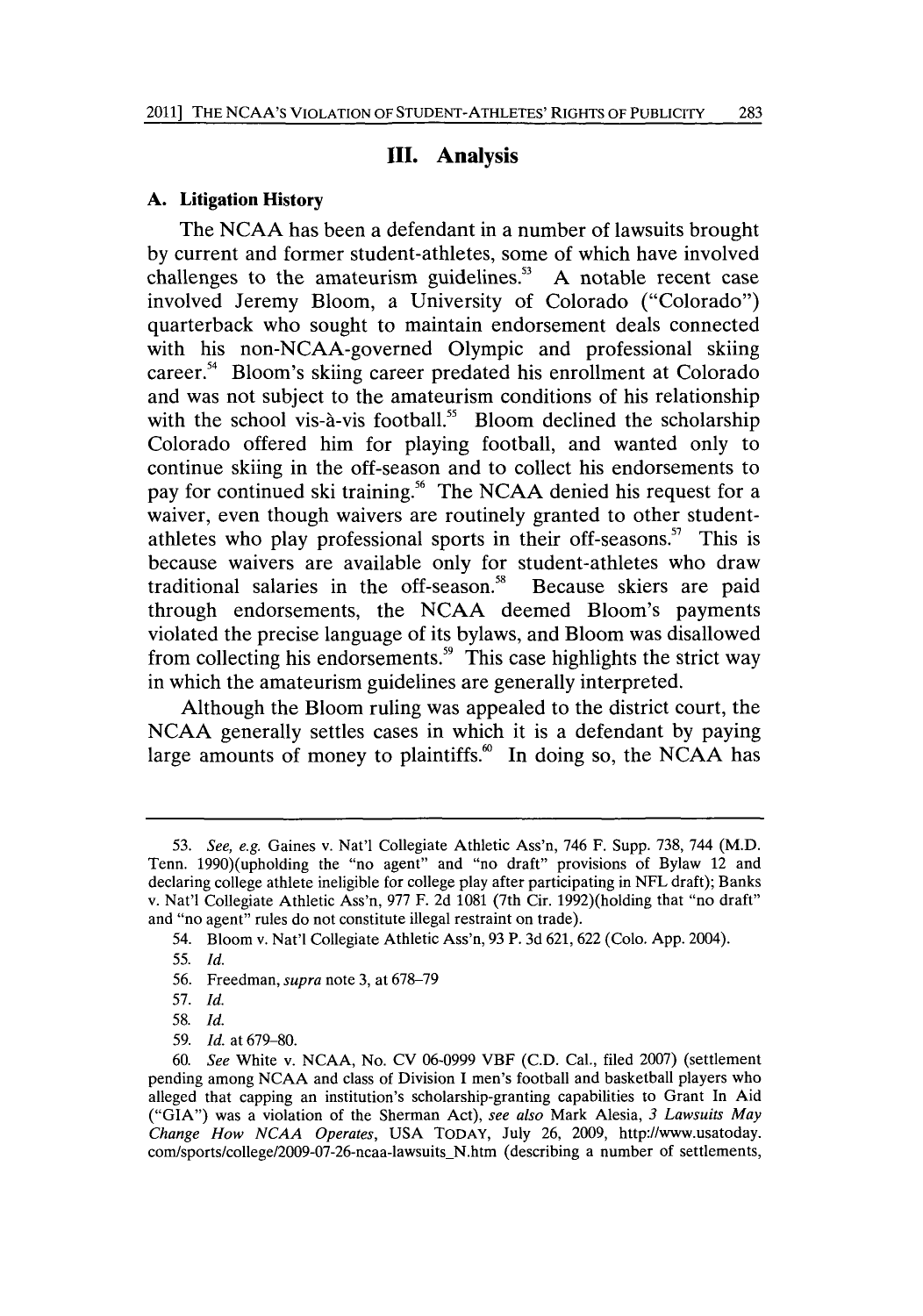been able to keep the terms of its contracts with licensees private.<sup>61</sup> Thus far, the **NCAA** has been unable to settle the claims brought **by** Keller and O'Bannon, fueling speculation that it may no longer be able to maintain this level of privacy. $62$  In February 2010, the district court denied the NCAA's motion to dismiss the suit, which could have the important result of making its licensing deals subject to public scrutiny through discovery.<sup>63</sup> The suit has also attracted the attention of lawmakers who are interested in the tax-exempt status of the NCAA and its continuing viability. $64$ 

**A** recent case brought **by** retired National Football League ("NFL") players may also be influential here.<sup>65</sup> In 2007, Herb Adderley, a retired Hall of Fame cornerback, filed suit on behalf of a class of **2,056** retired players who claimed that the National Football League Players' Association **("NFLPA")** cut them out of lucrative licensing deals with EA for its "Madden NFL" video games.<sup>66</sup> Specifically, the retired players objected to EA's obscuring their identities in its "Classic Series" games to avoid paying for use of their likenesses.<sup>67</sup> A federal jury, also in the Northern District of California, was moved **by** e-mails indicating that the **NFL** had conspired with **EA,** and awarded **\$28.1** million to the plaintiffs (three quarters of which represented punitive damages).<sup>68</sup> Even though the award was later reduced to **\$26.25** million, it still represented a significant victory for the retired players. $6$  This case also sheds light on what may happen in O'Bannon and Keller's case, as it has now passed the summary judgment stage and could be placed in front of

**69.** *Id.*

including a **1999** settlement where the **NCAA** paid a \$54 million to "restricted earnings" assistant basketball coaches, whose compensation was limited **by** association rules).

**<sup>61.</sup>** Pete Thamel, *NCAA Fails to Stop Licensing Lawsuit,* N.Y. **TIMES,** Feb. **8, 2010,** at B14.

**<sup>62.</sup>** *Id.*

**<sup>63.</sup>** *Id.*

*<sup>64.</sup> Id.*

**<sup>65.</sup>** Kurt Streeter, *Former UCLA Star Ed O'Bannon Leads Suit against NCAA Over Use of Images,* **L.A.** TIMES, July 22, **2009,** *available at* http://articles.latimes.com/2009/ jul/22/sports/sp-videogames-lawsuit <sup>22</sup> .

*<sup>66.</sup> Union, Retired Players Agree to \$26.25 Million Settlement of Lawsuit,* **ASSOCIATED** PRESS, **2009,** http://www.nfl.com/news/story?id=09000d5d8lOaa9df &template=without-video-with-comments&confirm=true.

**<sup>67.</sup>** *NFL Players Union Reaches \$26.25M Settlement with Retirees over Madden* **...** *Is EA Lawsuit Next?,* GAME **POLITICS** (June **5, 2009),** http://www.gamepolitics.com/ **2009/** 06/05/nfl-players-union-reaches-2625m-settlement-retirees-over-madden-ea-lawsuit-next.

**<sup>68.</sup>** *Id.*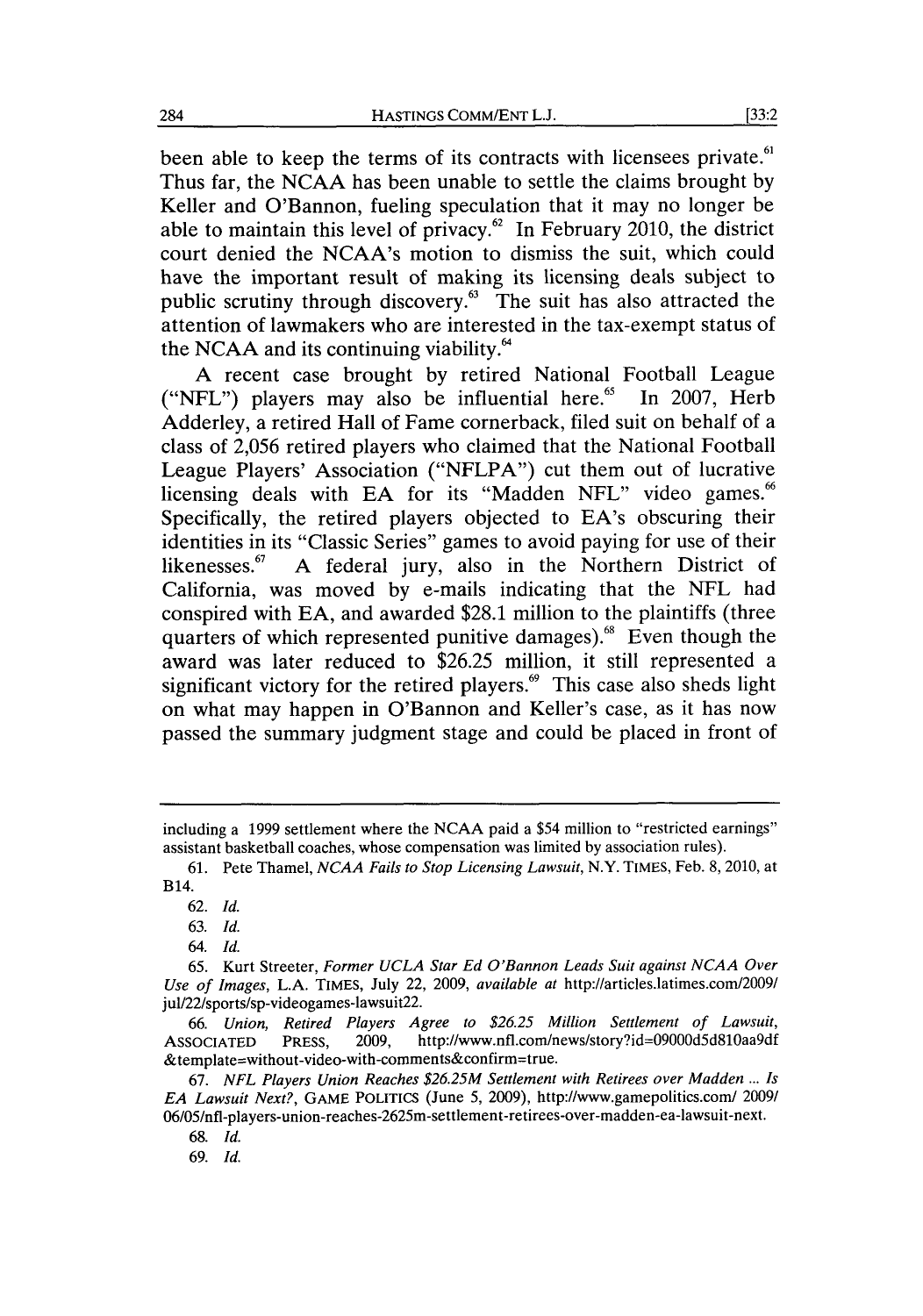another sympathetic jury.<sup>70</sup> It now seems likely that a jury could be persuaded that the individual players, especially former players, should be given some share of the egregiously large profits posted **by EA** and **CLC.**

Finally, the Supreme Court's decision in *NCAA v. Board of Regents of the University of Oklahoma* has important implications for any solution that may arise in response to the O'Bannon and Keller suit. $\frac{n}{1}$  This decision resolved a dispute over the NCAA's license agreements with two broadcast networks and set forth the parameters for televising NCAA football games.<sup>72</sup> In addition, the Court's language and reasoning further suggests its strong preference for upholding the NCAA's amateurism requirements at all costs." The Court noted the unique nature of the **NCAA** and its "product" (college football games) in this way:

The identification of this "product" with an academic tradition differentiates college football from and makes it more popular than professional sports to which it might otherwise be comparable, such as, for example, minor league baseball. In order to preserve the character and quality of the "product," athletes must not be paid, must be required to attend class, and the like. And the integrity of the "product" cannot be preserved except **by** mutual agreement; if an institution adopted such restrictions unilaterally, its effectiveness as a competitor on the playing field might soon be destroyed.<sup>74</sup>

Thus, the Supreme Court in *Board of Regents* points out that amateurism is the very thing that makes college sports unique and popular." In light of this position, it seems unlikely that any proposed solution that would tamper with the longstanding tradition of amateurism will be well-received. Further, such solutions may even prove harmful to the balance that makes NCAA-sanctioned sports profitable in the first place.<sup>76</sup>

**<sup>70.</sup>** Thamel, supra note **61.**

**<sup>71.</sup> NCAA** v. Bd. of Regents of the Univ. of Okla., 468 **U.S. 85** (1984).

**<sup>72.</sup>** *Id.*

**<sup>73.</sup>** Vladimir P. Belo, *The Shirts Off Their Backs: Colleges Getting Away with Violating the Right of Publicity,* **19** HASTINGS COMM. **& ENT. L.J. 133, 152 (1996).**

<sup>74.</sup> *Bd. of Regents,* 468 **U.S.** at 101-02.

**<sup>75.</sup>** Belo, *supra* note **73,** at **152.**

**<sup>76.</sup>** *See supra* Part III.B.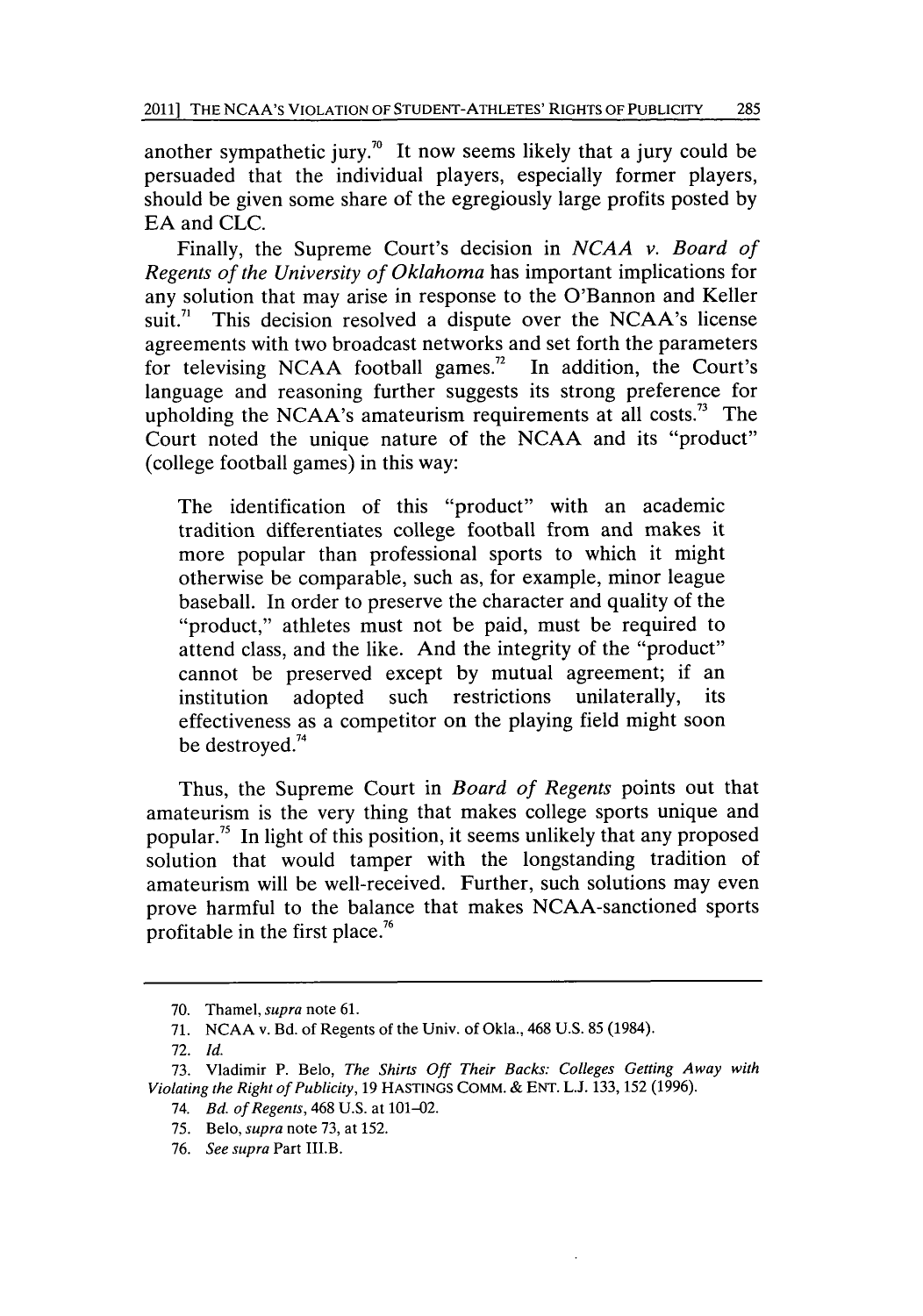#### **B. Proposed Solutions Based on College Athletes as 'Employees'**

Many of the proposed solutions to resolve the dispute between the **NCAA** and both current and former student-athletes revolve around the designation of college athletes as "employees" and the creation of a union or unions with collective bargaining power." While there is some indication that it may be possible to designate college athletes as "employees" of the universities (though maybe not of the **NCAA** itself), there are a number of practical and philosophical reasons that these solutions are not viable.

The first major obstacle to this type of solution arises from the difficulty of characterizing student-athletes as "employees."<sup>8</sup> The most closely analogous group is graduate student assistants, who have attempted to obtain such a designation and have met with only limited and intermittent success." In *New York University, the* National Labor Relations Board ("NLRB") determined that graduate student assistants were employees, and could form a union to bargain collectively under the National Labor Relations Act  $("NLRA")$ .<sup>80</sup> The NLRB reversed this decision four years later in *Brown University,* however, returning to its earlier jurisprudence on the subject of graduate assistants and denying them the right to organize under the NLRA."' This reflects the current trend in denying unionization to graduate student assistants, as they are thought to be students first, employees second, and only in a limited sense which is fully dependent on their student status. $82$  This approach falls directly in line with the NCAA's posture towards student-athletes and with the Supreme Court's position in *Board of Regents:* that these athletes are students first and that their athletic pursuits depend entirely on their academic careers.<sup>83</sup>

Even if the NLRB agreed to designate college athletes as employees of the universities for which they play, there would still be significant difficulties in trying to create a workable union. First, the universities would face a line-drawing question because they would

*<sup>77.</sup> See* Rohith **A.** Parasuraman, Note, *Unionizing NCAA Division I Athletics: A Viable Solution?, 57* **DUKE L.J. 727, 729 (2007).**

**<sup>78.</sup>** *Id. at* **735-36.**

**<sup>79.</sup>** *Id. at* **736-39.**

**<sup>80.</sup>** New York Univ., **332** N.L.R.B. **1205** (2000).

**<sup>81.</sup>** Brown Univ., 342 N.L.R.B. 483 (2004).

**<sup>82.</sup>** Parasuraman, *supra* note **77,** at **738-39.**

**<sup>83.</sup> NCAA** v. Bd. of Regents of the Univ. of Okla., 468 **U.S. 85** (1984); *see also Belo, supra* note **73,** at **152.**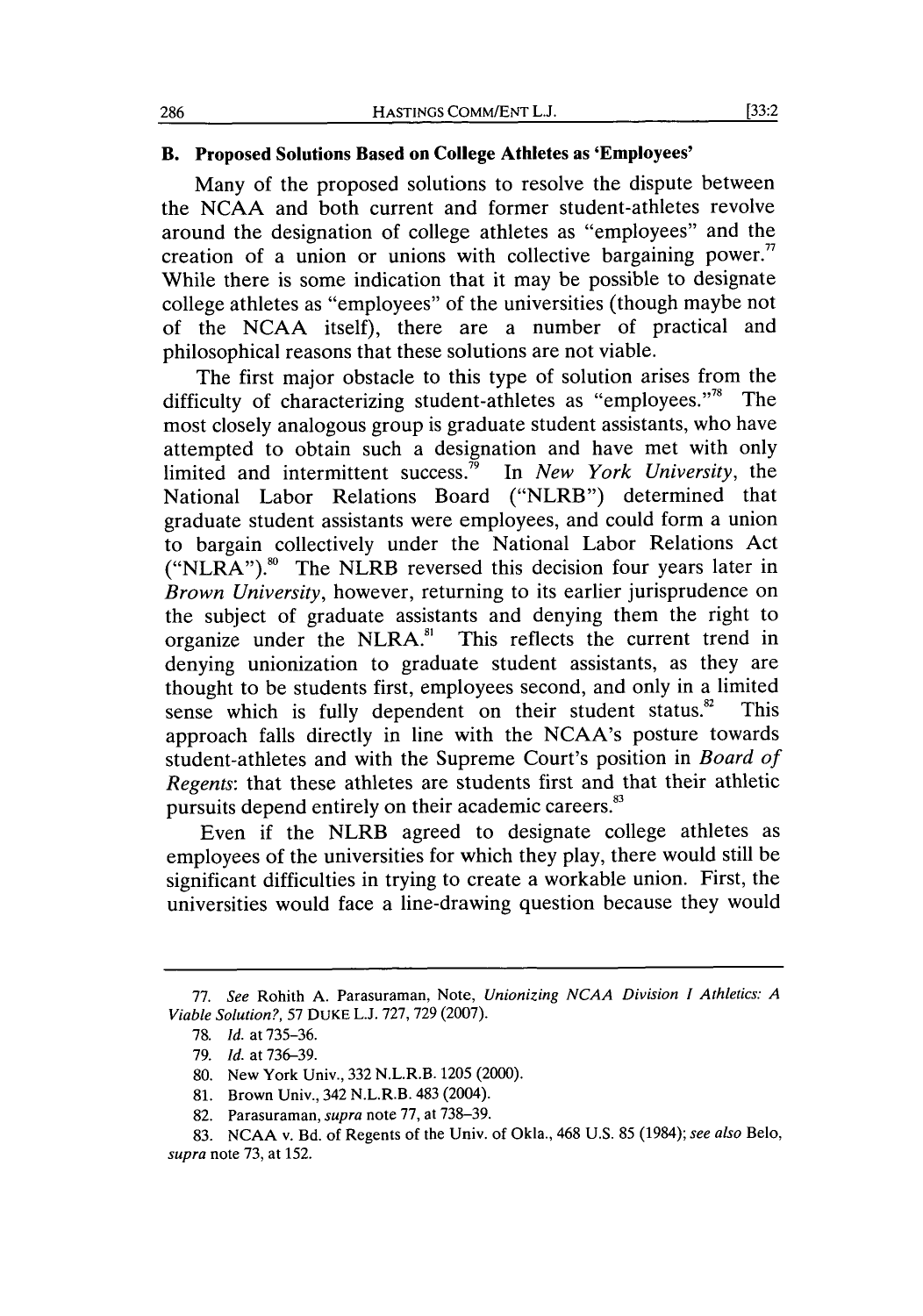need to decide which student-athletes qualified as employees.<sup>84</sup> Presumably, the marquee sports of Division **I** men's football and basketball would be considered first, as they generate the largest revenues.<sup>85</sup> There are other sports, however, such as women's basketball, that also generate revenues.<sup>86</sup> Determining which athletes are allowed to unionize and how they should do so presents a significant practical challenge for the universities. Moreover, the fact that the universities must make this determination is also likely to cause resentment among athletes in different sports and among different schools. Eventually, the unionization of college sports could also profoundly affect athletic recruitment. **If** particular schools became known for their favorable collective bargaining agreements, they would likely draw top recruits away from other schools. Similarly, if football at a particular school was unionized but baseball was not, a future Deion Sanders might choose to focus on only one sport.<sup>87</sup>

Unionizing college sports would also have the broader impact of recalibrating the economics of the entire system.<sup>88</sup> Undoubtedly, any attempt at unionization would present significant costs to the universities, and would necessitate the creation of new administrative and oversight organizations. As each college athlete is only on campus for a maximum of a few years, professional staff would be required to ensure continuity at the bargaining table.

The creation of unions would also probably disrupt the system currently in place at many universities, where more lucrative programs fund those that are not profitable. Despite the large revenues generated **by** Division **I** men's basketball and football programs, most athletic programs operate at a loss.<sup>89</sup> Without the availability of football and basketball profits to keep other sports afloat, most universities would face the financial impossibility of fielding a full slate of teams." **If** only the revenue-generating men's basketball and men's football teams were financially independent,

<sup>84.</sup> *See* Parasuraman, *supra* note **77,** at **739.**

**<sup>85.</sup>** *Id.*

**<sup>86.</sup>** *See* Robert W. Brown **&** R. Todd Jewell, *The Marginal Revenue Product of a Women's College Basketball Player,* 45 **INDUS. REL. 96, 100 (2006).**

**<sup>87</sup>** *Deion Sanders Career Biography and Statistics,* **SPORTHAVEN** (Jan. 21, 2011, **8:07** PM), http://www.sporthaven.com/players/deion-sanders/. While attending Florida State University, Deion Sanders excelled at football, baseball, and track. *Id.*

**<sup>88.</sup>** Parasuraman, *supra* note **77,** at *750.*

**<sup>89.</sup>** *Id.* at 748-49.

**<sup>90.</sup>** *Id.* at **749-50.**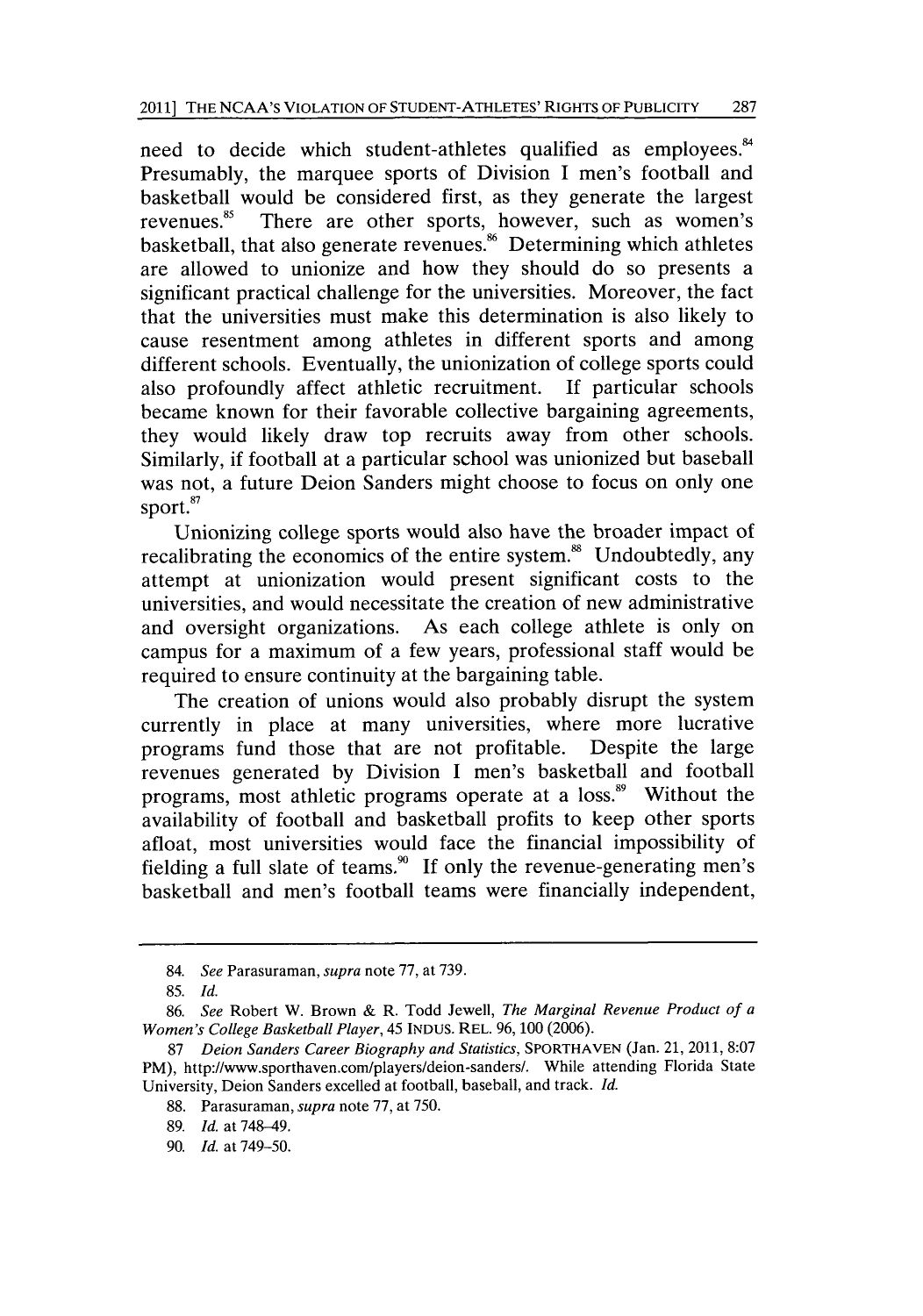other teams would likely be eliminated." Additionally, it is unclear what effect this might have on Title IX, $\frac{9}{2}$  which requires universities fielding athletic teams for men to allocate equal funding to field teams that are available for participation **by** women." While the smaller, but still significant, revenues of successful women's basketball programs might be enough to keep them viable, $94$  there is no women's sport that could come close to balancing the financial juggernaut of a Division I men's football team.<sup>95</sup>

## **IV. Proposal**

The most likely outcome of the O'Bannon and Keller lawsuits is that the **NCAA** will be forced to reevaluate its refusal to share profits from its licensing agreements with the student-athletes whose names and likenesses it exploits. Although the contract of adhesion presented **by** Form 08-3a will need to be revisited, it is possible to create a trust system that would allow the **NCAA** and its member schools to continue to profit from licensing arrangements while also sharing some of those profits with the student-athletes.

The elegance of a trust solution versus a collective-bargaining solution is that it is simple, cost efficient, and would preserve the overall structure of the **NCAA.** Under a trust system, costs would be minimal, as the solution could be limited to only the students who are actually affected. For example, it is obvious which players are included in EA's **"NCAA** March Madness" video games and who played on the **UCLA** Bruins' **1995** championship team. Further, universities are aware of exactly which jersey numbers are flying off their shelves, which is why they continue to market those specific jerseys. The players represented **by** these numbers are easily identifiable, and it would be simple and inexpensive to create a structure for sharing profits with them. **By** contrast, a solution involving unionization would necessitate great expense and the creation of a large infrastructure at both the university and the **NCAA** level.

Perhaps even more importantly, unionizing college athletics would upend the entire tradition of amateurism on which the NCAA's mission is founded and from which it derives value, as the

**<sup>91.</sup>** *Id.*

**<sup>92.</sup>** *Id.at 750.*

**<sup>93.</sup>** 20 **U.S.C. §** 1681(a) (2000).

<sup>94.</sup> Parasuraman, *supra* note **77,** at **750.**

**<sup>95.</sup>** *Id. at* **753** n.111.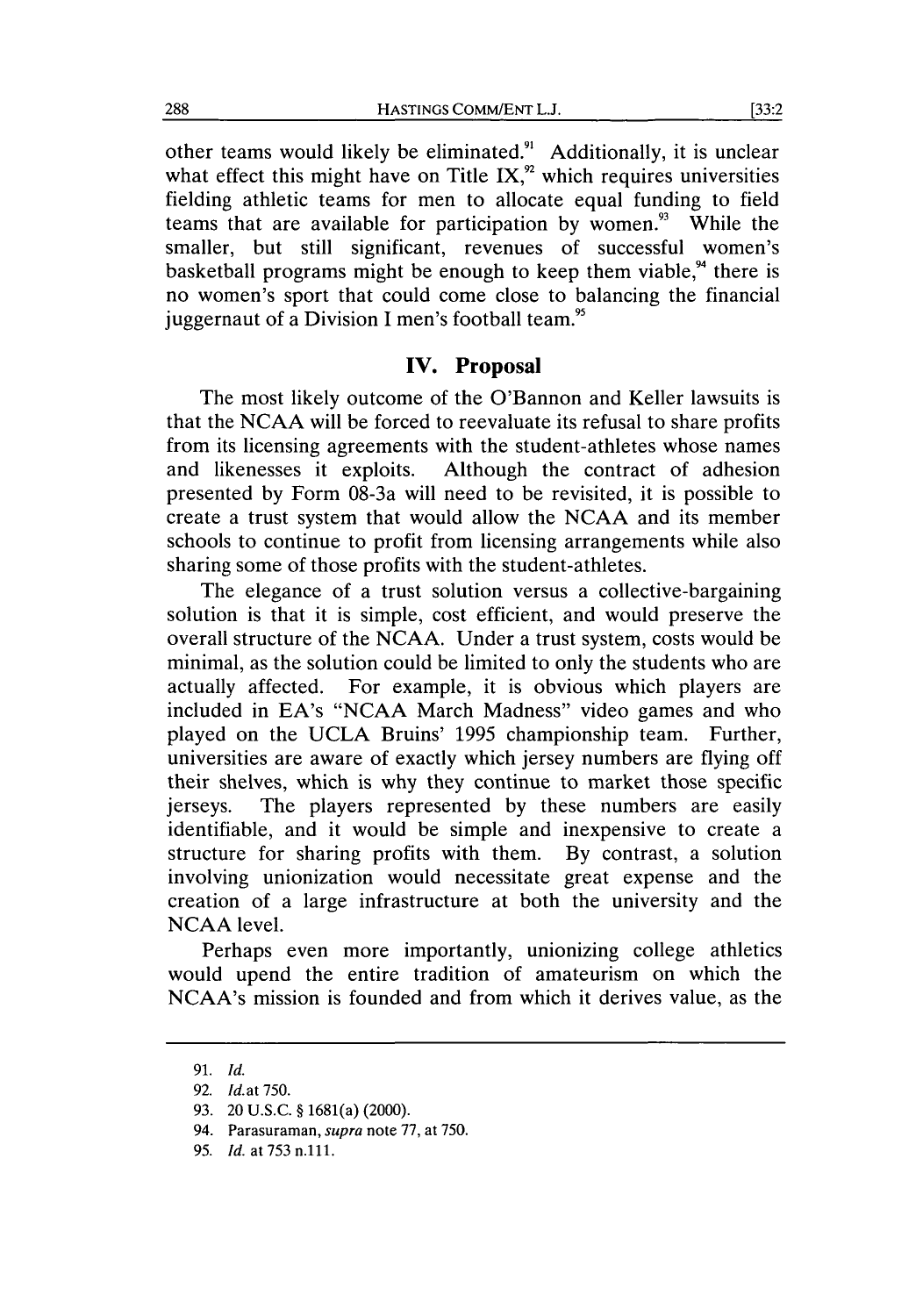Supreme Court held in *Board of Regents of the University of Oklahoma."* **A** trust solution would allow the **NCAA** to continue to operate under the ideal of amateurism, and its relationship with member schools could remain intact. $\frac{9}{2}$  This is a minimally invasive solution that preserves the overall structure of the organization and would allow the **NCAA** to remain true to its ideals while still sharing its profits with the student-athletes who help to generate them.

## **A.** The **USOC** Provides a Workable Model for a Trust System for Current and Future College Athletes

The **NCAA** should implement a trust system similar to that used **by** the United States Olympic Committee **("USOC").** The **USOC** also requires athletes to be amateurs, but its trust system recognizes the necessity of corporate sponsorships for athletes, who need funding for their significant training and competition expenses.<sup>98</sup> The **USOC** model allows athletes to accrue funds in a trust while they are amateurs." These trusts are administered **by USOC** personnel, who oversee disbursement for sport-related expenses such as training costs while the athlete is still subject to the requirement of amateur status.<sup>100</sup> The USOC trustee ensures that the funds are disbursed properly and for the specific purposes allowed under the terms of the trust. $101$  The remainder may be withdrawn when the athlete has completed his amateur career.<sup>102</sup>

**A** similar system would allow the **NCAA** to maintain its core structure and objectives of "academics first, athletics second" while offering two-fold benefits for college athletes.<sup>103</sup> First, the trust system would eliminate the basic unfairness that attends Bylaw 12's blanket prohibition on student-athletes' ability to profit from their names and likenesses **by** allowing them to defer any profits until after they are no longer subject to the amateurism regulations.<sup>104</sup>

Second, the availability of funds after graduation may help to ameliorate some of the difficulties faced **by** those who do not go on to earn large salaries as professional athletes after college. Many former

- 102. *Id.*
- **103. Id.**
- 104. *Id.*

**<sup>96.</sup> NCAA** v. Bd. of Regents of the Univ. of Okla., 468 **U.S.** *85,* 101-02 (1984).

**<sup>97.</sup>** *See supra* Part III.A.

**<sup>98.</sup>** Freedman, *supra* note **3,** at **708.**

**<sup>99.</sup>** *Id.*

**<sup>100.</sup>** *Id.*

**<sup>101.</sup>** *Id.*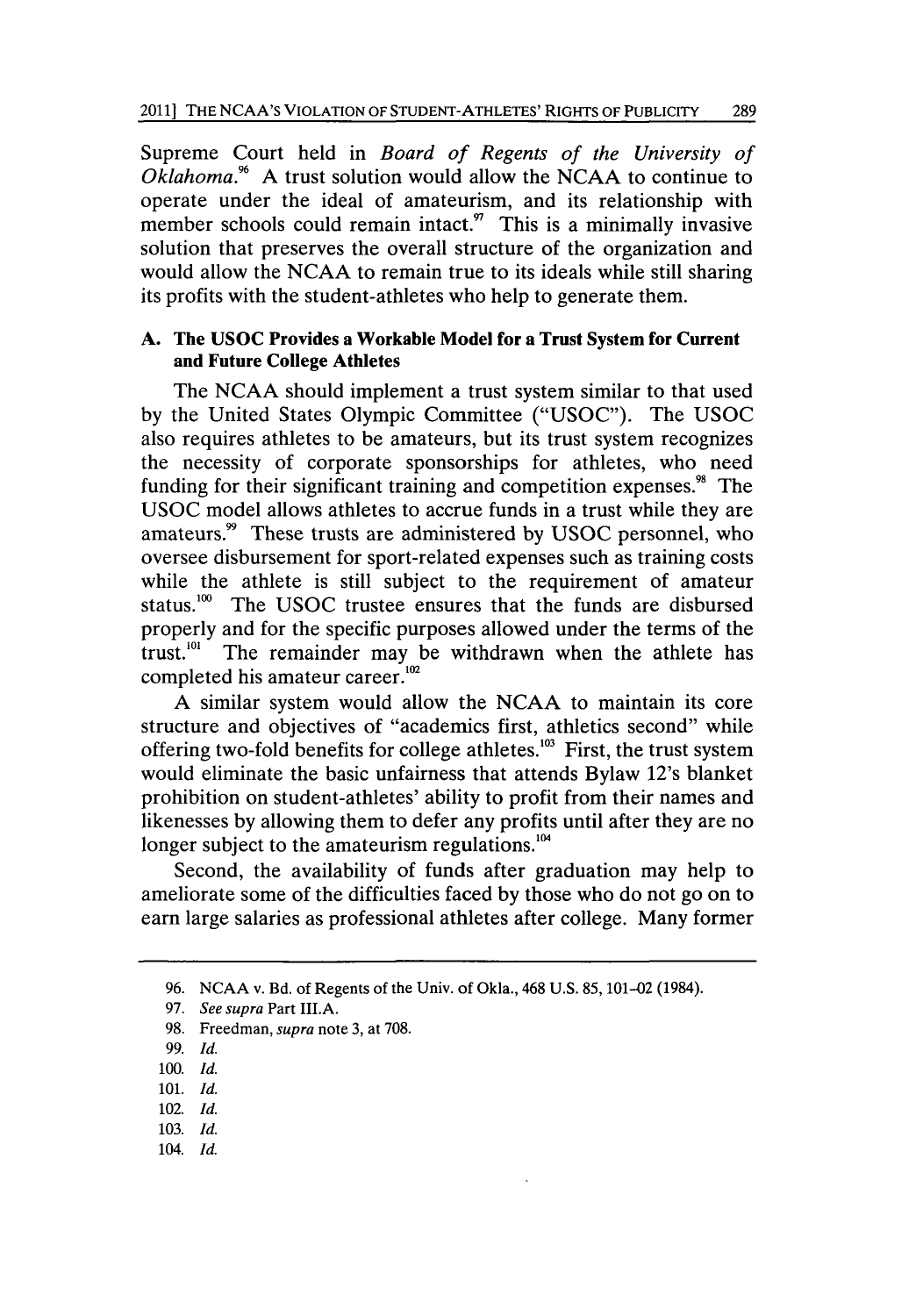college athletes leave their universities in substantial debt because their scholarships did not cover the basic necessities of life.<sup>105</sup> A recent study conducted **by** an advocacy group, the National College Players' Association **("NCPA"),** showed that college athletes could be left with as much as **\$30,000** in normal student expenses uncovered over the course of a typical collegiate athletic career in a Division **I** program.<sup>106</sup> This occurs because, in addition to practicing and traveling with their teams up to forty hours per week, these college athletes are unable to maintain part-time work.<sup>107</sup> In many cases, their schools actually prohibit them from working, even during the offseason. $108$ 

The NCPA's study found that the average "scholarship shortfall" for athletes on Division **I** and II "full scholarships" was **\$2,763** per year, or **\$13,800** over the course of five years (which is a typical attendance estimate)."0 While it is a minority of these "full scholarship" athletes who are bona fide stars making large contributions to the NCAA's estimated \$4 billion in annual revenues, the fact that any of these athletes are left in debt after graduation while the **NCAA** profits from licensing their names and likenesses is simply unfair.

Additionally, many former college athletes have lingering medical expenses and require treatment and rehabilitation for long-term injuries that result from their college playing careers."0 The **NCAA** does not comprehensively regulate insurance coverage for athletes, so coverage levels are inconsistent among member universities. As a result, athletes can be left with large medical bills long past their college playing days."' Profit sharing through a trust would certainly help to bridge the gap for many former college athletes.

# **V. Conclusion**

The Northern District of California should find that Keller, O'Bannon, and other college athletes possess the common law right

*<sup>105.</sup> See* O'Bannon Complaint, *supra* note **1,** at **59.**

*<sup>106.</sup> Scholarship shortfall study reveals college athletes pay to play,* **NATIONAL COLLEGE** PLAYERS' ASSOCIATION (Mar. **26, 2009),** http://www.ncpanow.org/releasesadvisories?id=0009 [hereinafter *Scholarship Shortfall Study].*

**<sup>107.</sup>** Parasuraman, *supra* note **77,** at 740-41.

**<sup>108.</sup>** *Id.*

*<sup>109.</sup> Scholarship Shortfall Study, supra* note **97.**

**<sup>110.</sup>** Kristina Peterson, *College Athletes Stuck With The Bill After Injuries,* N.Y. TIMES, July **15, 2009,** at **Al.**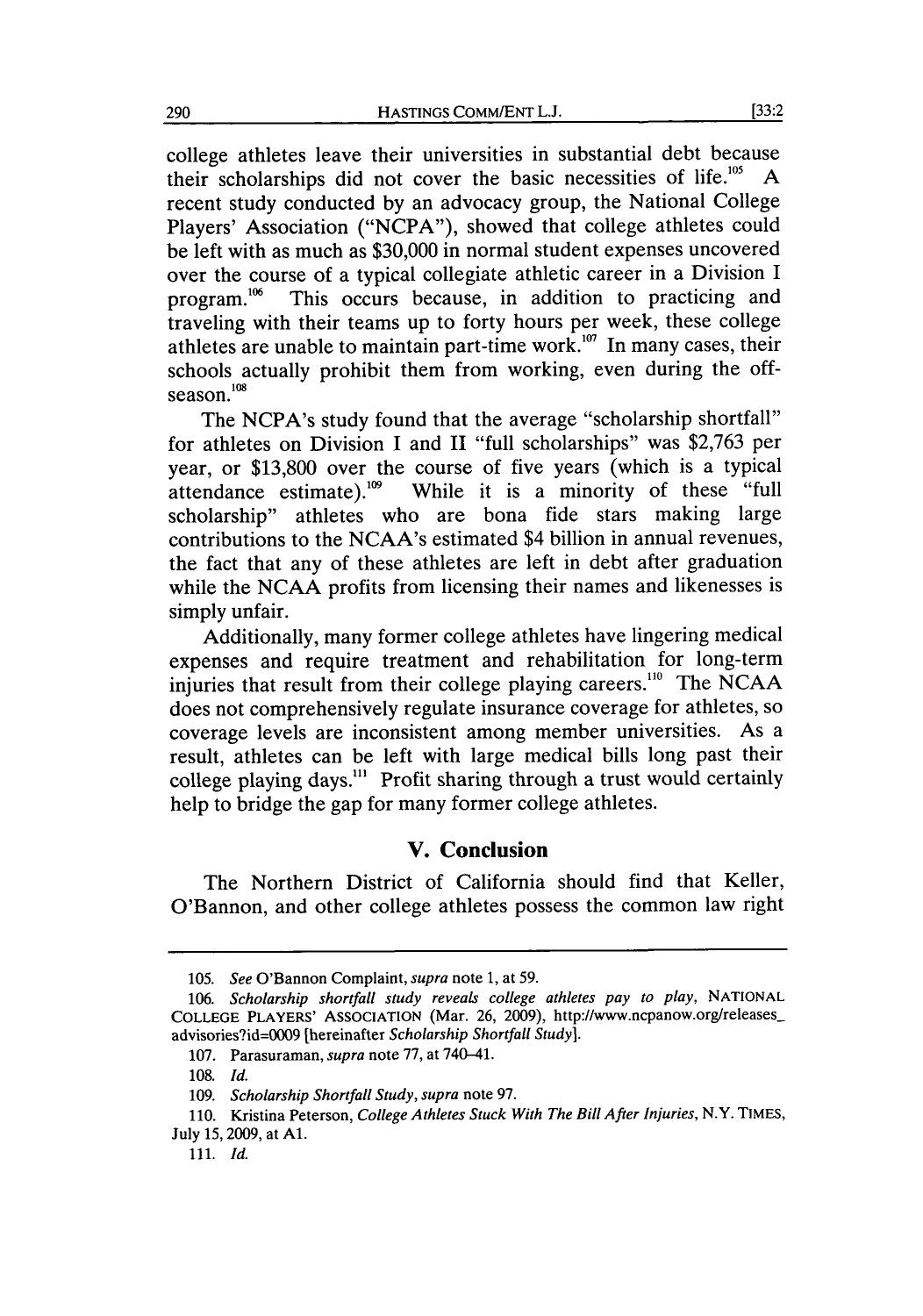of publicity, and it should find that the **NCAA** has violated those rights in licensing the players' unique likenesses for its own profit. The **NCAA** has subverted the intent of its own Bylaw **12.5.1.1.1** which is only meant to cover charitable and promotional uses of the likenesses of university-affiliated persons. To use this provision as justification to license student-athletes' likenesses for purely commercial reasons is overreaching. To then exclude those very players from sharing in the profits derived from the licensing is simply unfair.

The **NCAA** seems to have stretched its ability to exploit these student and former student-athletes' likenesses to the limit. In addition to any damages it is required to pay, the **NCAA** should take the opportunity now to create a trust system that allows it to share profits from licensing arrangements with the student-athletes whose likenesses are used. This is an equitable solution that will allow student-athletes a fair share of the value of their own likenesses, will provide them with some income to make up for scholarship shortfall, and will still enable the **NCAA** to maintain its overall structure based on amateurism.